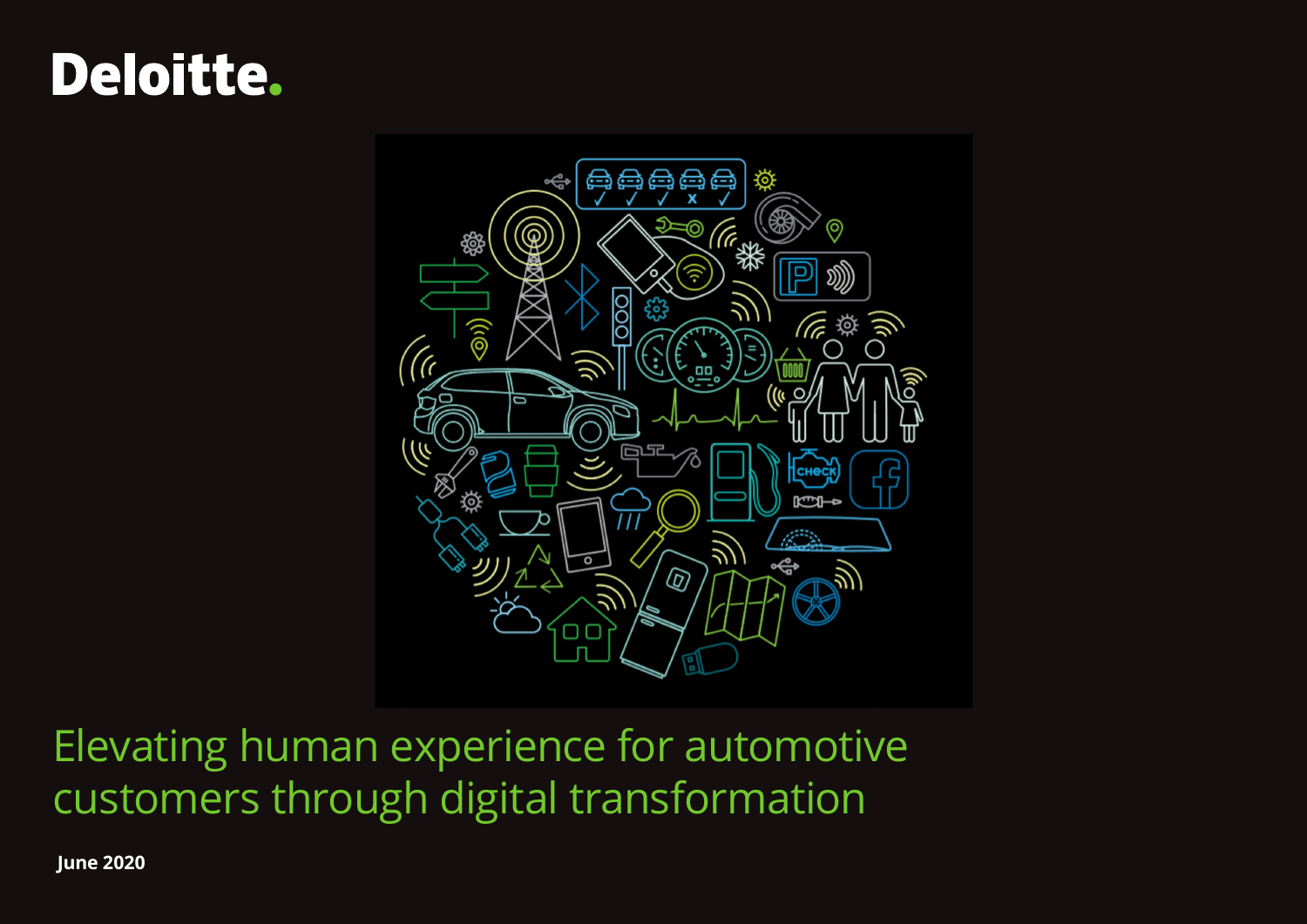# COVID-19: A global demand shock; recovery expected to be slow

Major automotive markets globally have been hit hard in 2020, with India amongst the worst hit; consumer concerns around health and finances are expected to significantly dampen recovery in India.

#### **Exhibit 1: Health and financial concern matrix**



Source: Exhibit 1 - Deloitte State of the Consumer Tracker (Wave 4) May 30 2020, 2. KBA Press Bulletin (Germany, May 6 2020); 3. Federal Bank of St. Louis Economic Research (June 5 2020) 4. News Articles ("Japan sales cont sharply in January", Just Auto, February 11 2020; "Japanese Auto Sales slide 10% in February", Economic Times, March 2 2020; "Japan sales decline continues in March", Just Auto, April 7 2020; "April new car sales sag 28.6% coronavirus saps demand", lapan Times, May 2 2020); 5. Includes Mini-bus and small trucks, News Articles ("China car sales plunge to fresh depths as coronavirus spreads", Bloomberg, February 13 2020; "China's February auto plunge 79% in biggest monthly drop ever", CNBC, March 12 2020; "China auto sales sink 48.4% in March as virus hurts demand", Economic Times, April 11 2020; "China's auto sales snap a long falling streak, but growth may be Wall Street Journal, May 11 2020); 6. News Articles ("Auto sales in January 2020, Mahindra sold only 100 passenger cars last month", Times Now News, February 10 2020; "Car sales Feb 2020- Maruti, Hyundai Top 2, Kia beats T Rush Lane, March 3 2020; "Car sales slashed to half in March 2020; Vehicle sales down by 18% in FY 19-20", Financial Express, April 13 2020, "Car sales April 2019 - All companies post decline, except Honda", Rushlane, May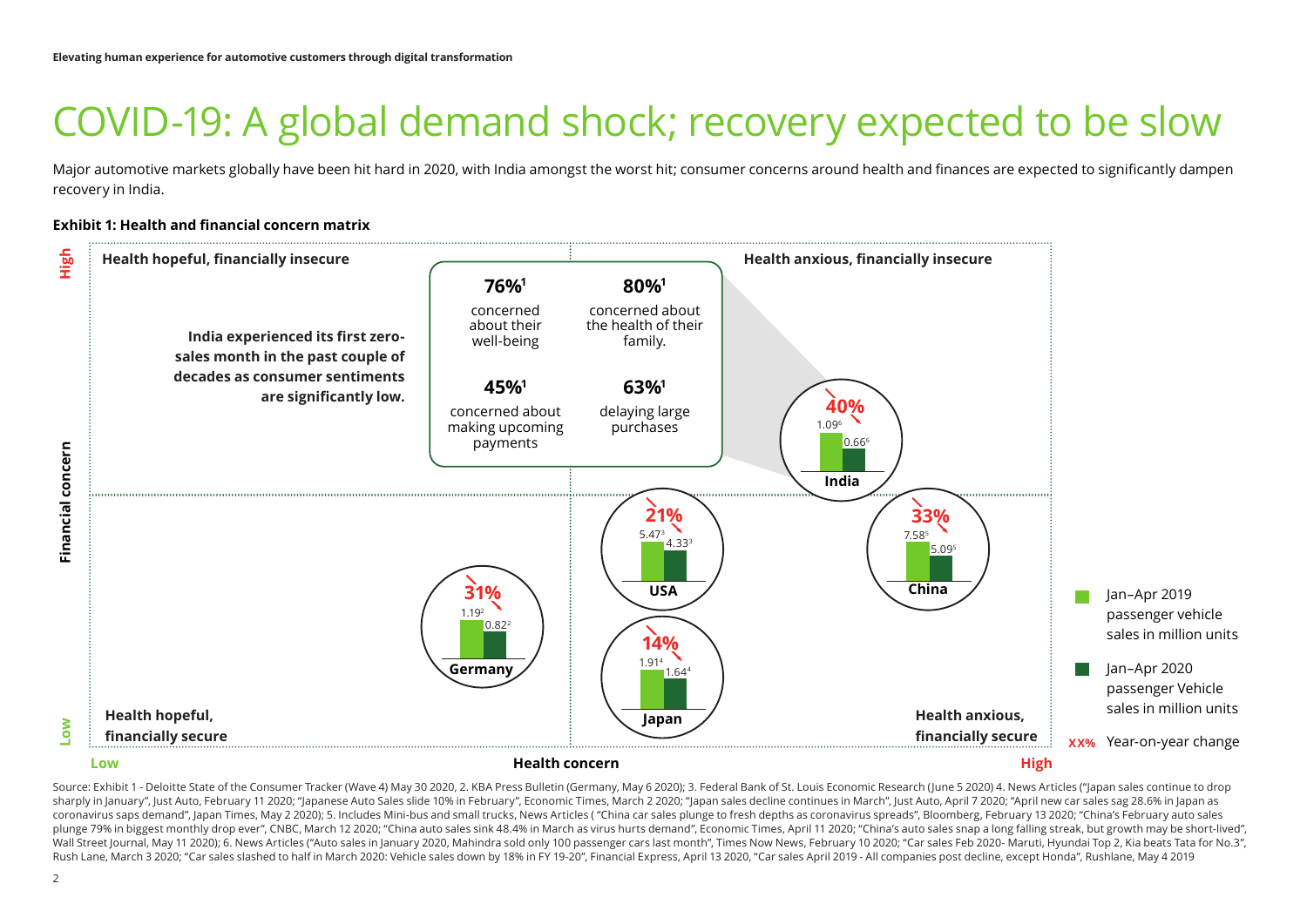# Expected consumer behaviour after the lockdown is lifted

**Exhibit 2: Indian consumers are expected to be uncertain spenders, especially on discretionary items, such as automotive.**



About 79% Indian customers plan to keep their existing vehicles longer than they were originally expecting.



About 63% Indian customers plan to put off the regular maintenance of their vehicles.

About 73% Indian customers plan to limit the use of ride hailing services over the next three months.

of the customers intend to spend less on nondiscretionary items in the next four weeks compared with the past four weeks.

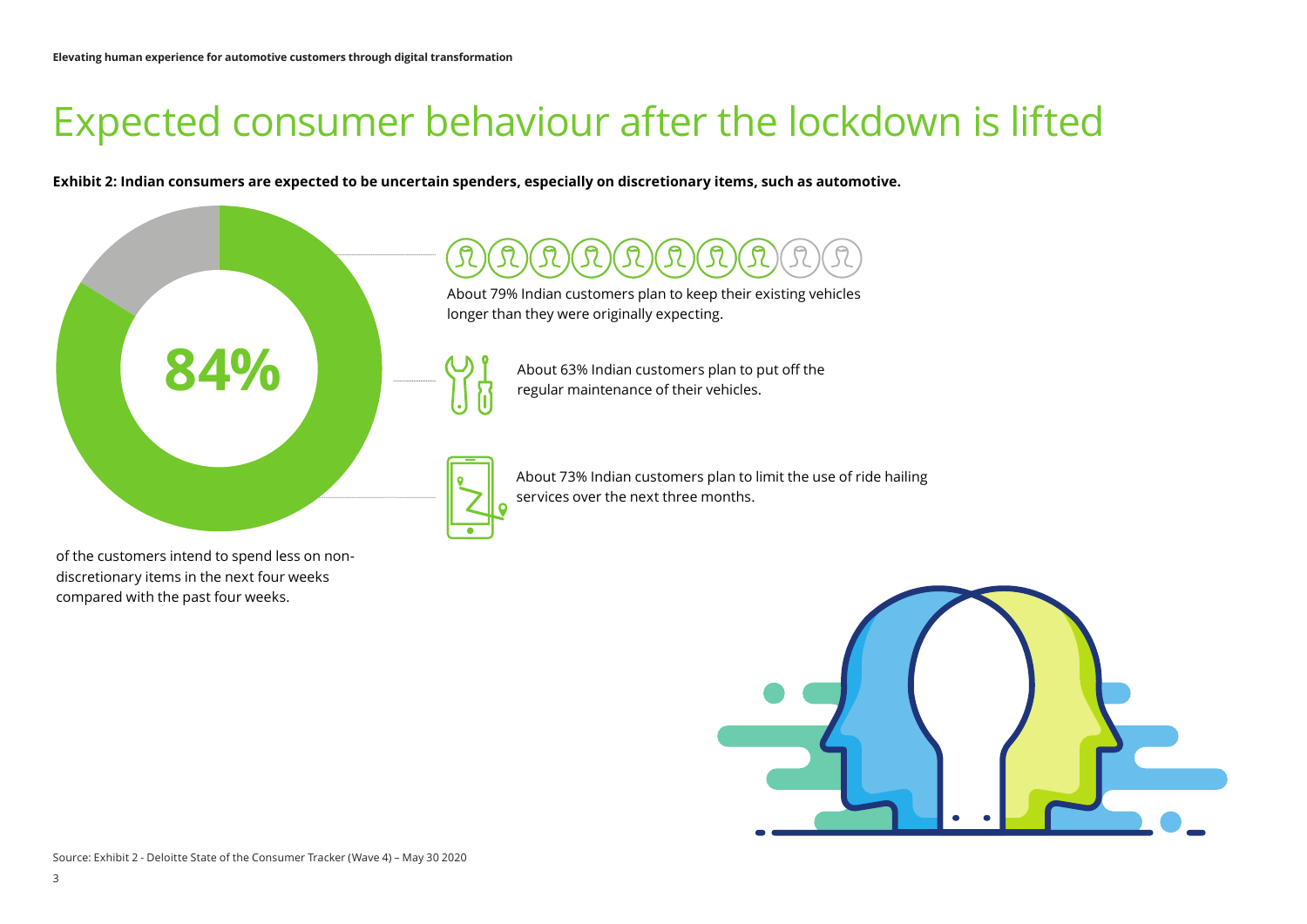### Need for tectonic shifts in journeys of automotive customers

Customers who are likely to purchase automotive products have shown a significant interest in exploring digital solutions.

#### **Exhibit 3: Customers who are interested in purchasing their next vehicle online without stepping inside a dealership**



**Exhibit 4: % of respondents who think current digital interventions are below expectations/just meeting expectations**



Source: Exhibit 3 - Deloitte State of the Consumer Tracker (Wave 4) – May 30 2020, Exhibit 4 - Deloitte Global Automotive Consumer Survey 2018 and 2019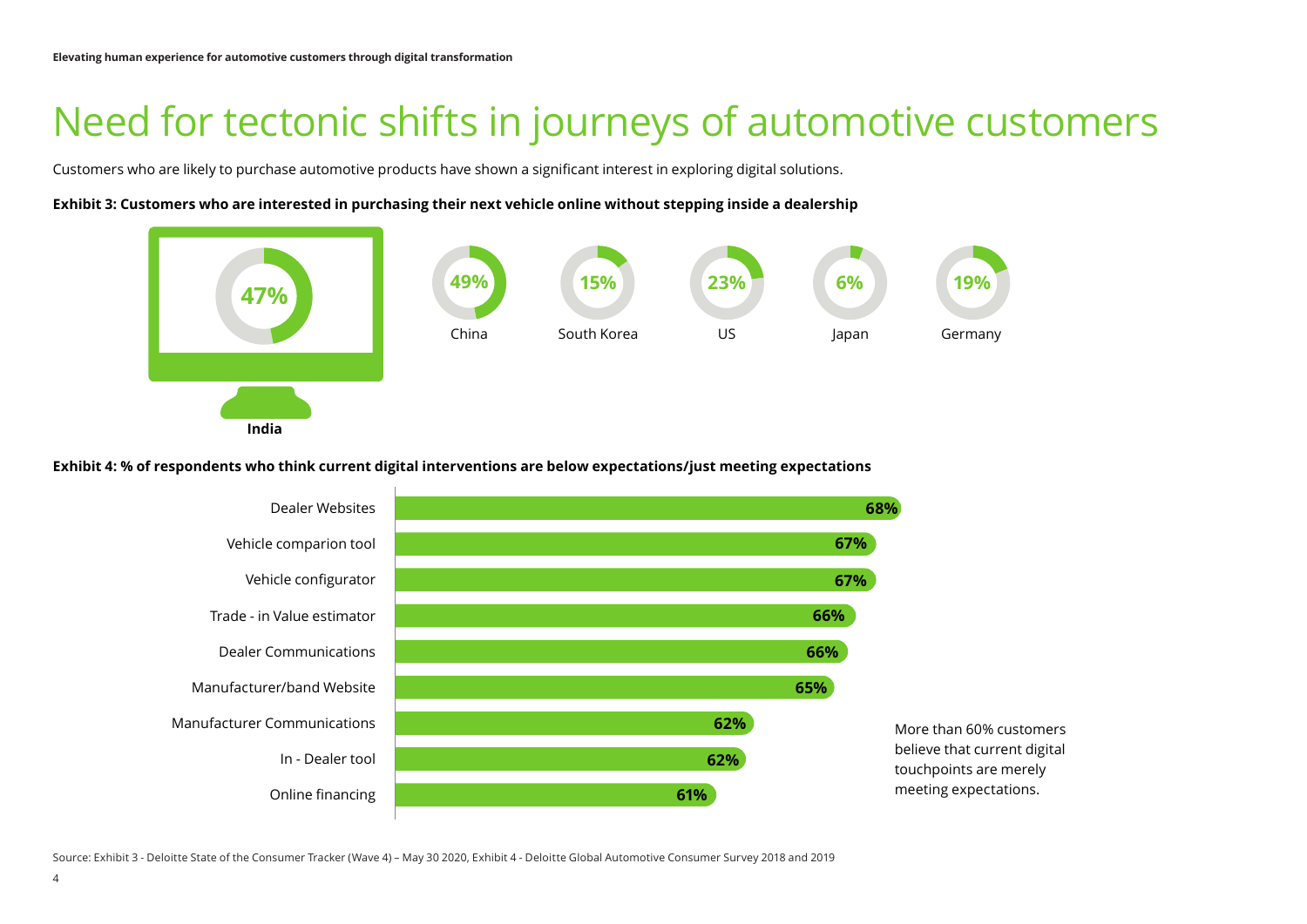## Post COVID-19, a "new normal" expected to emerge for automotive OEMs

Fundamental beliefs of the automotive industry are likely to be questioned as a "new normal" emerges; auto companies will need to consider focusing on five key themes to deliver superior human experience.

|  | Pre-COVID-19 fundamental beliefs              |                                                                                                    | <b>Catalyst for change</b>                                                                                          |                                                                                                           | Post COVID-19 "new normal"                                                                                                  | <b>Key themes</b>                                                                                             |
|--|-----------------------------------------------|----------------------------------------------------------------------------------------------------|---------------------------------------------------------------------------------------------------------------------|-----------------------------------------------------------------------------------------------------------|-----------------------------------------------------------------------------------------------------------------------------|---------------------------------------------------------------------------------------------------------------|
|  | <b>Brand</b><br>experience                    | Broad-based<br>mass advertising,<br>predominance of ATL<br>campaigns and celebrity<br>endorsements | Consumers feel<br>disconnected with<br>'larger-than-life' celebrities,<br>greater association within<br>communities | High rentals for<br>dealerships in<br>prime locations                                                     | Shift towards influencer<br>marketing, live<br>streaming, personalised<br>communication/offers                              | <b>Digital and social</b><br>brand experience                                                                 |
|  | <b>Product</b><br>experience                  | In-person as the de-facto<br>model, digital feeders,<br>standardised delivery<br>processes         | E                                                                                                                   |                                                                                                           | Increase in digital<br>experience solutions - on<br>cloud in pocket, cloud<br>dealerships for experience<br>and test drives | <b>Digital product</b><br>interactions, cloud<br>dealerships                                                  |
|  | <b>Purchase</b><br>experience                 | Ownership as the<br>de-facto model to use<br>the vehicle                                           | E                                                                                                                   |                                                                                                           | Utilitarian view of cars<br>("conscious mobility"),<br>significant move towards<br>'usage' models                           | 'Conscious mobility',<br>flexible and<br>$\left(\frac{1}{k}\right)$<br>on-demand purchase<br>and usage models |
|  | <b>Service</b><br>experience                  | Dealership-centric<br>customer service,<br>tenured/mileage based<br>schedules                      |                                                                                                                     | 3                                                                                                         | Self-service/local<br>service/experts on call/<br>predictive maintenance,<br>focus on uptime and<br>replacement of vehicles | Self-service<br>and predictive<br>maintenance                                                                 |
|  | <b>Loyalty and</b><br>retention<br>experience | Dealership as the face of<br>the relationship, limited<br>OEM and end-consumer<br>interactions     | High overlap of<br>containment zones with<br>metros and auto<br>demand centres                                      | Credit crunch and<br>uncertainty over jobs/income,<br>lower consumer appetite for<br>risk and uncertainty | OEM-driven retention<br>models focusing on<br>emotional connect                                                             | <b>Personalised</b><br>engagement and<br>next best offers                                                     |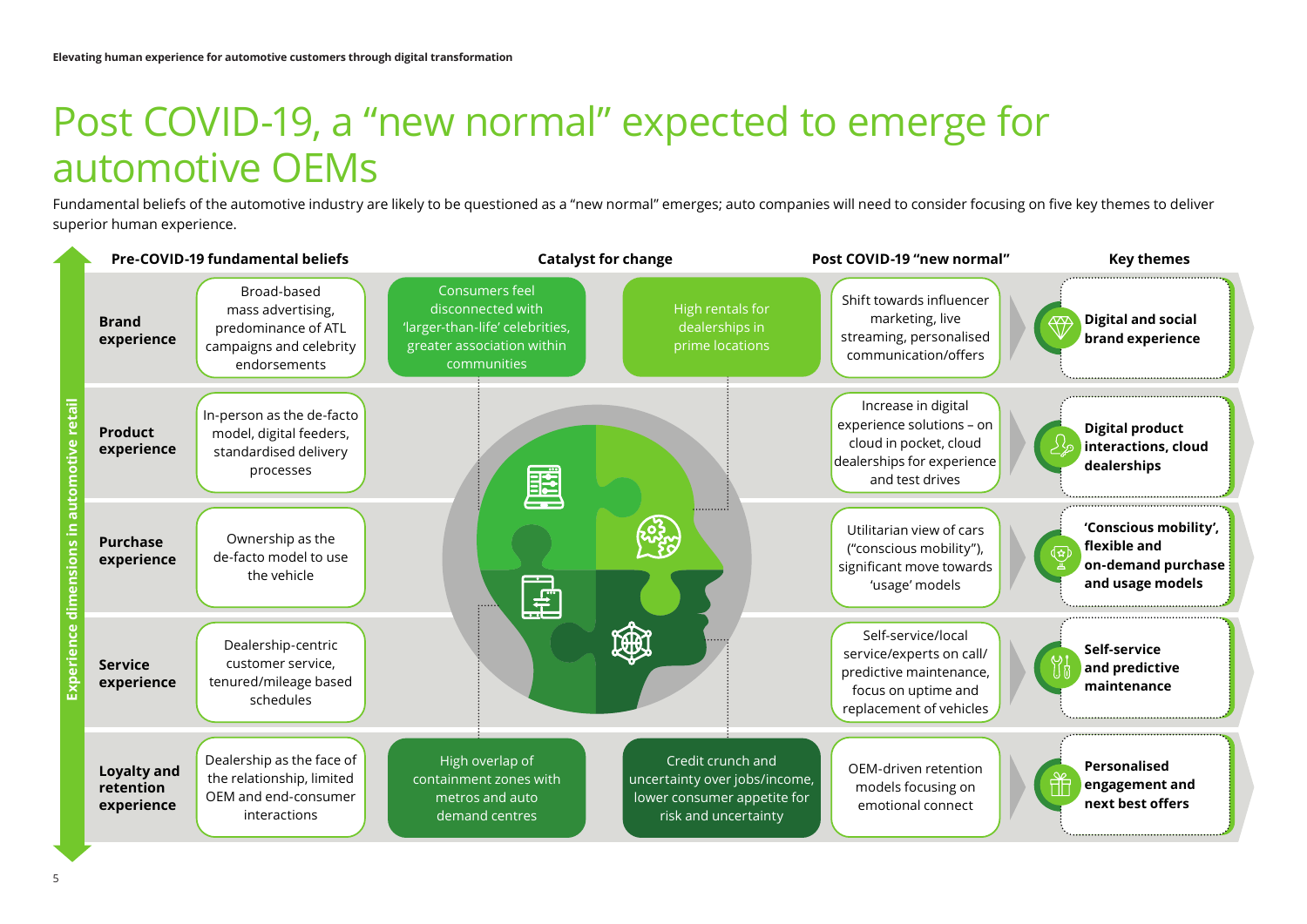### Digital and social brand experience

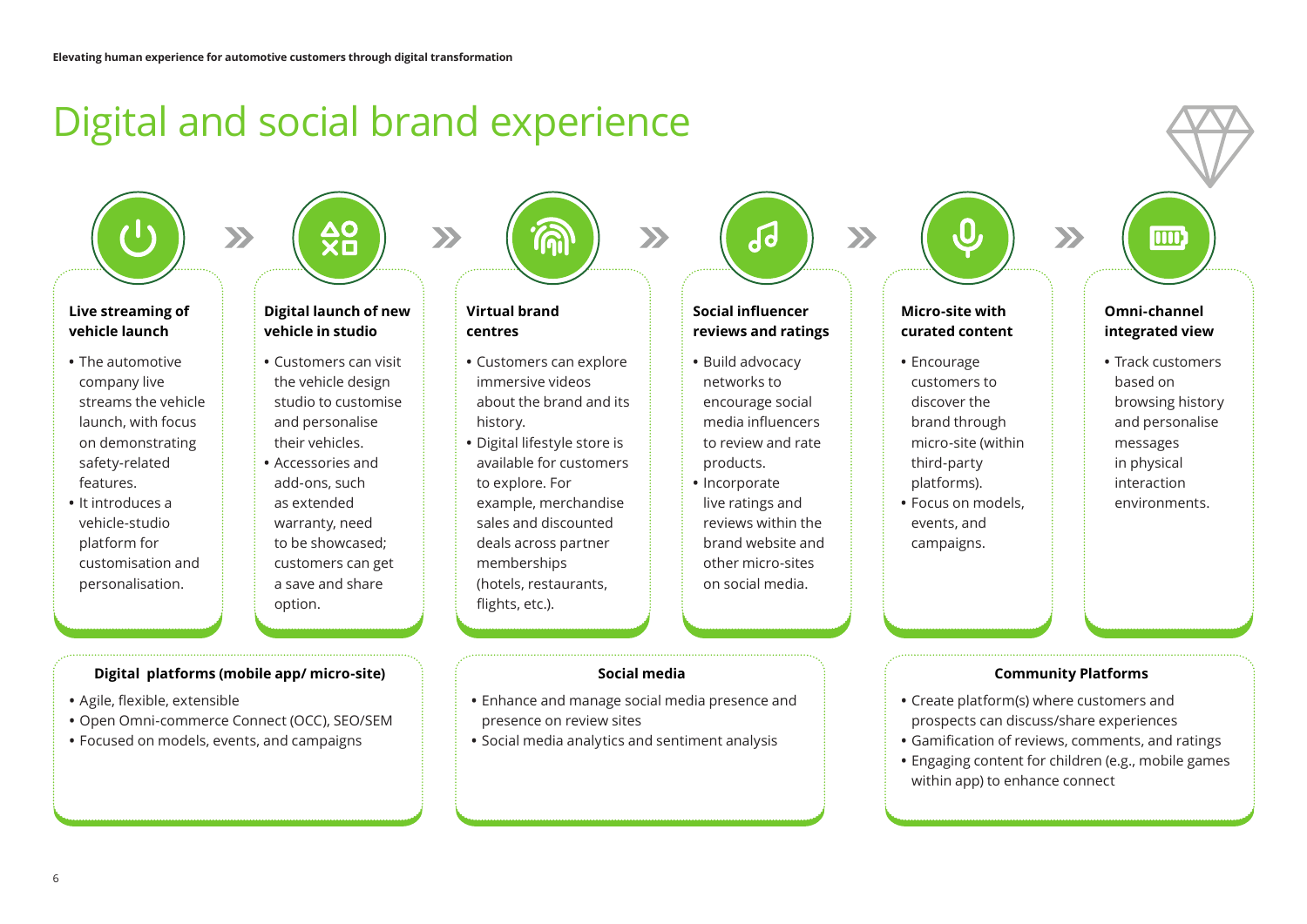### Digital product interactions and cloud dealerships

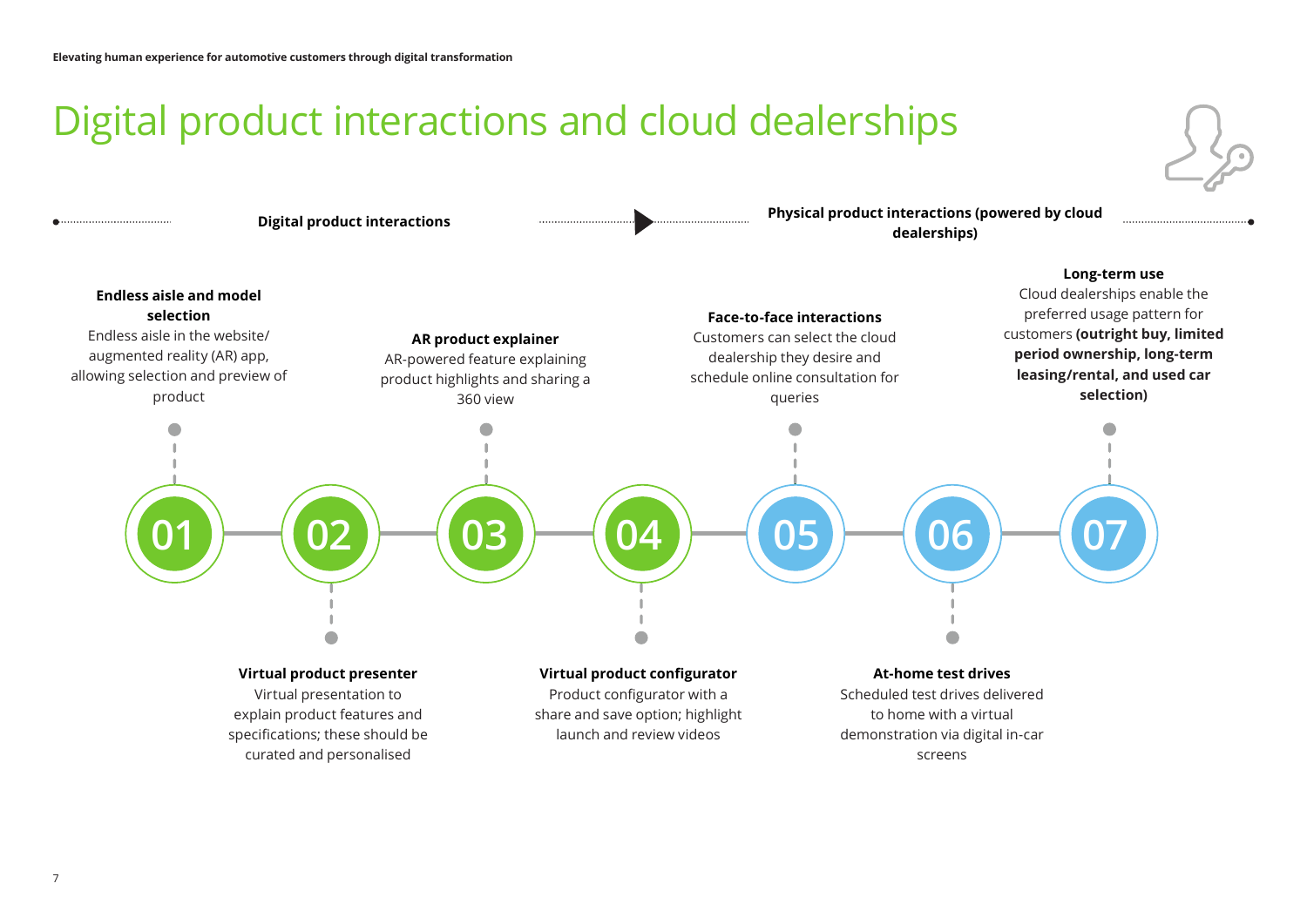# 'Conscious mobility'; flexible and on-demand purchase and usage models

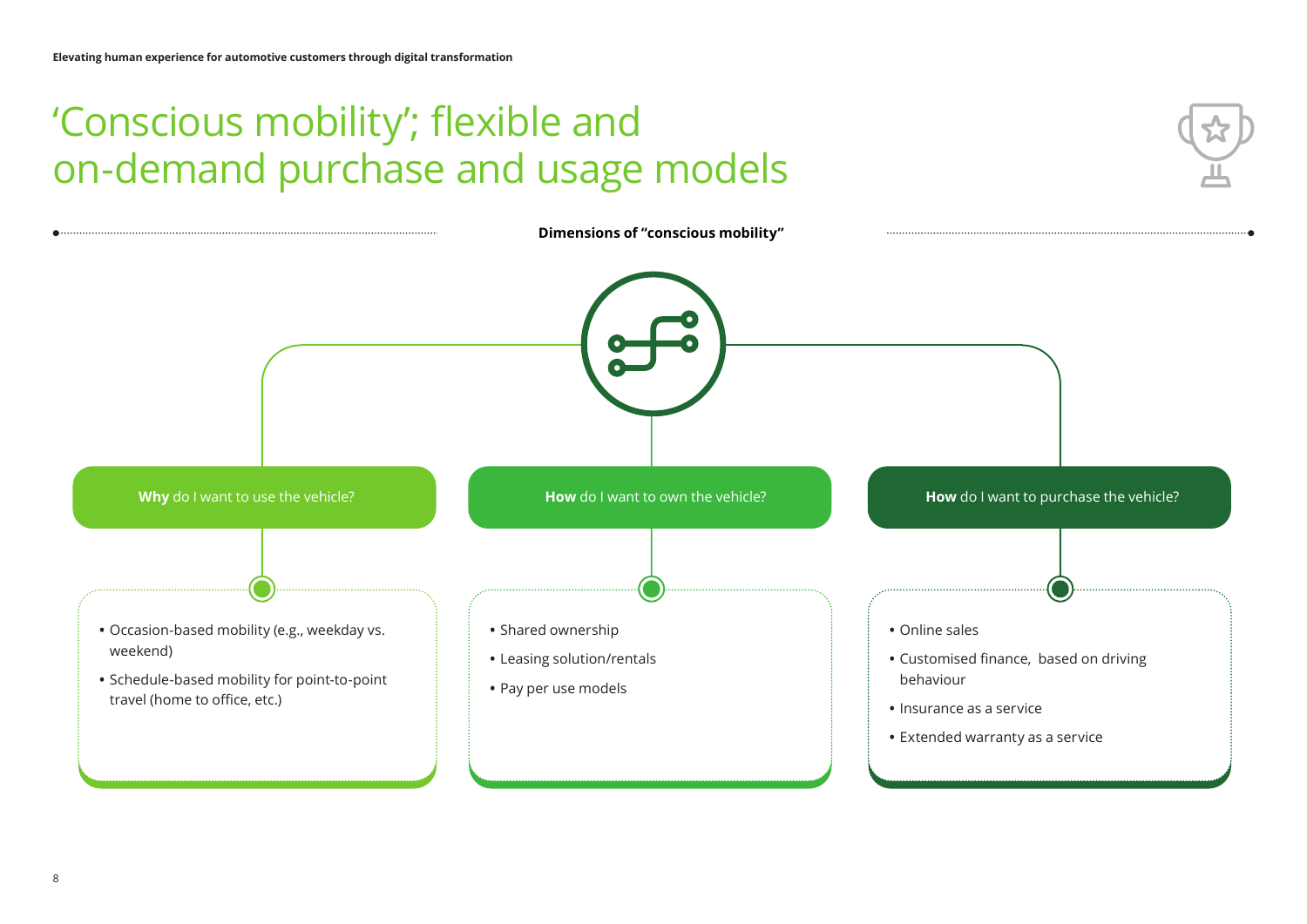# Self-service and predictive maintenance

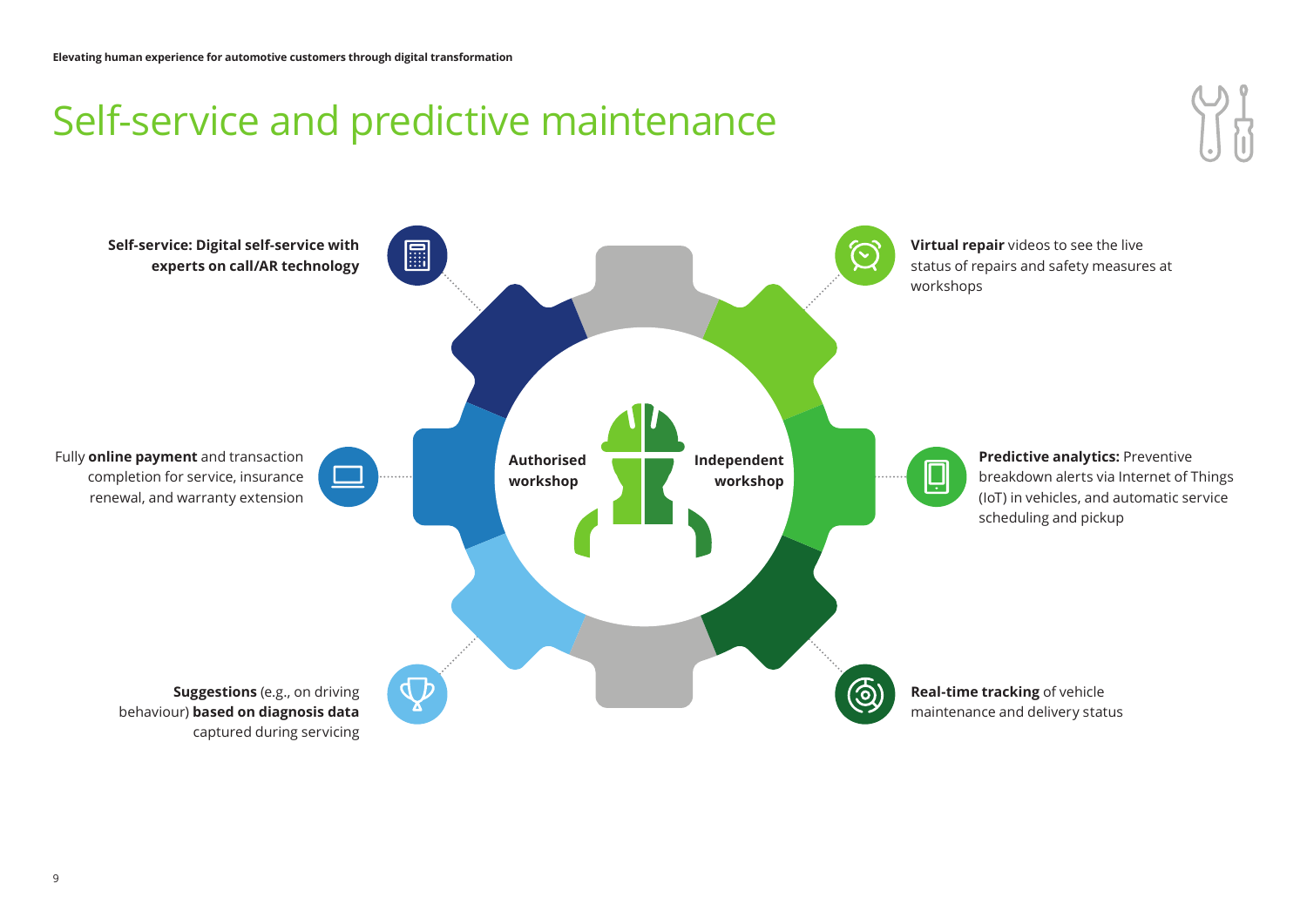# Personalised engagement and next best offers



#### **Customer loyalty and engagement models**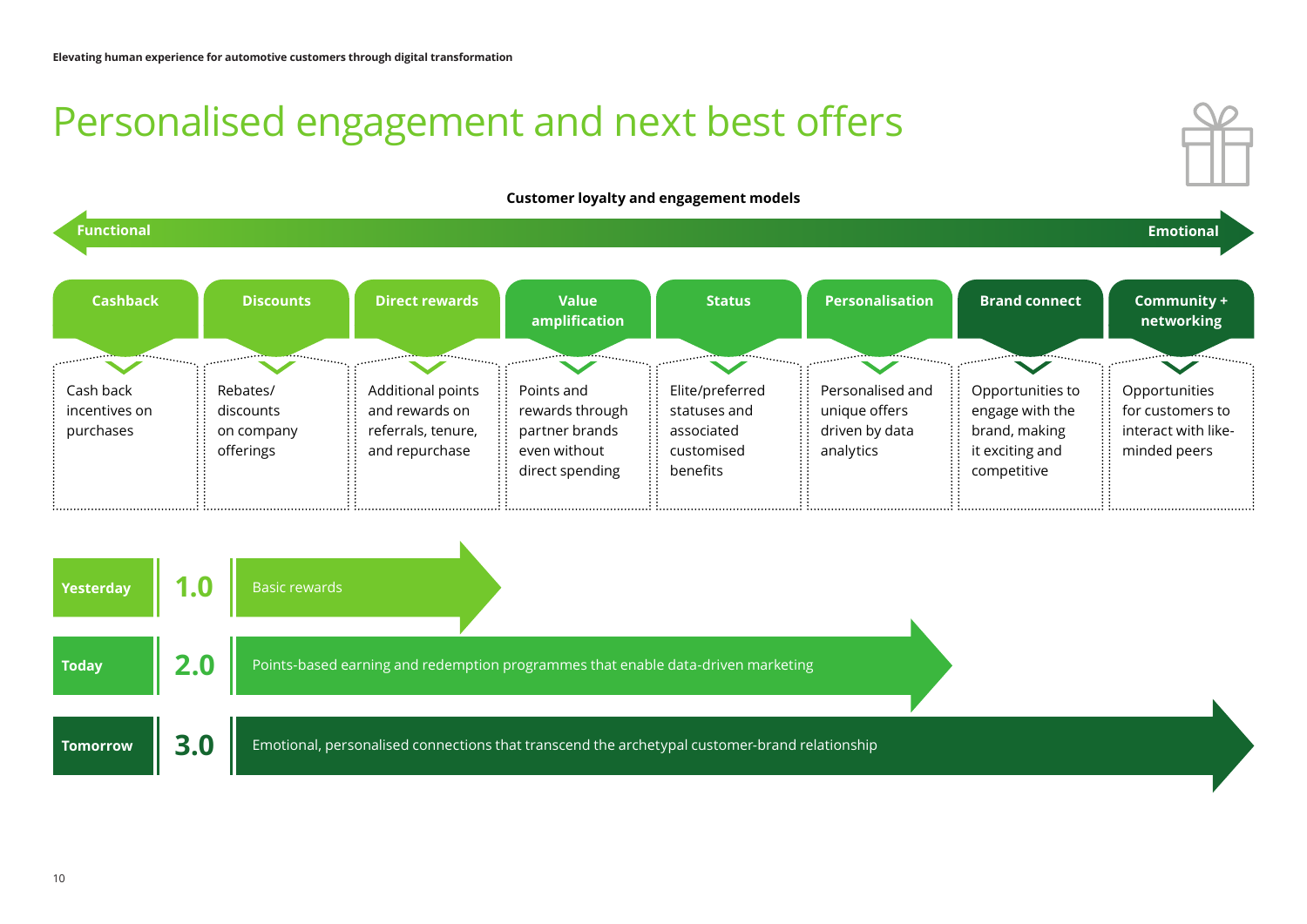#### The "new normal" is likely to significantly alter the traditional customer journey

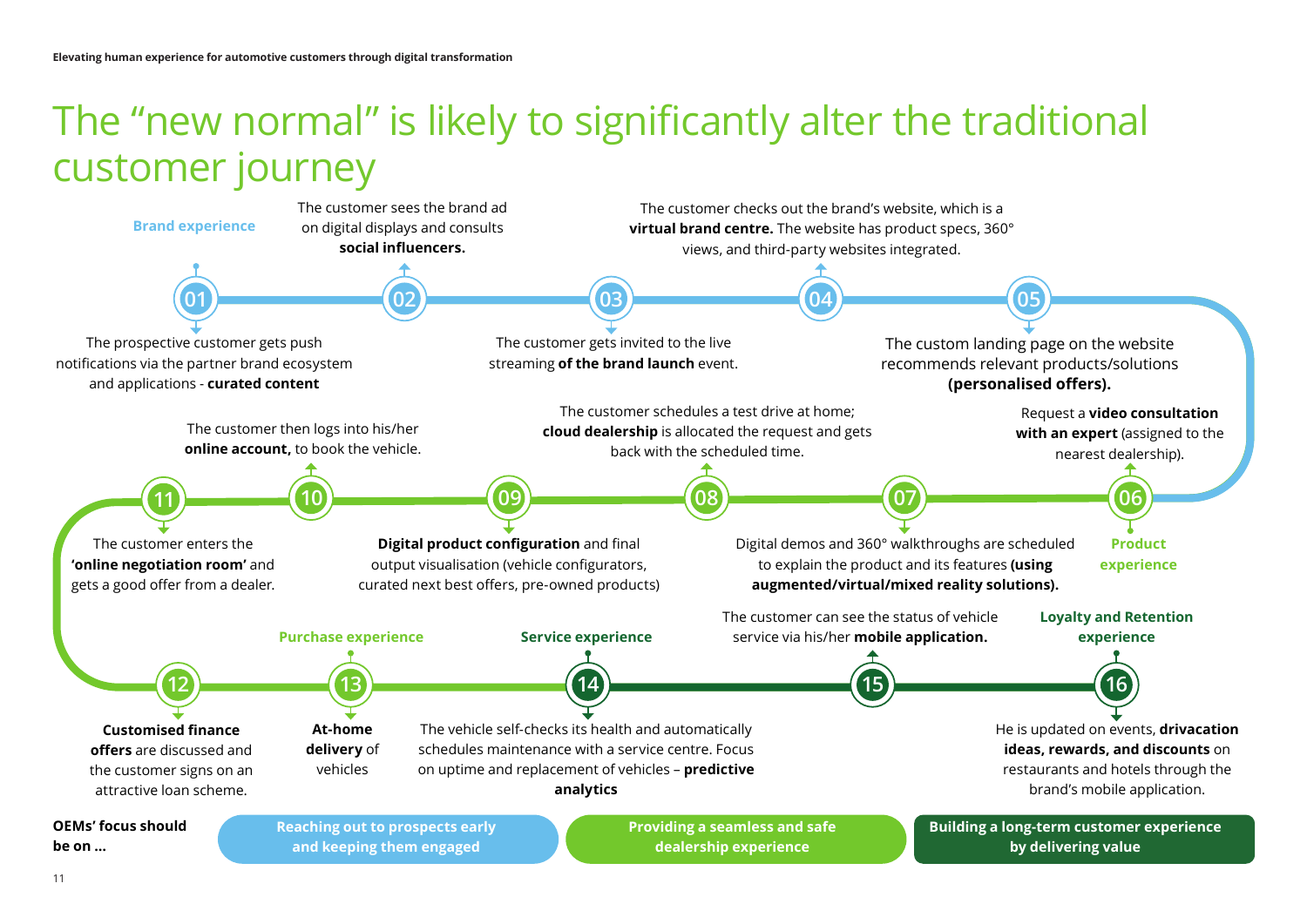## As OEMs prepare for the "new normal" customer journey, they need to focus on three key areas to get the human experience right

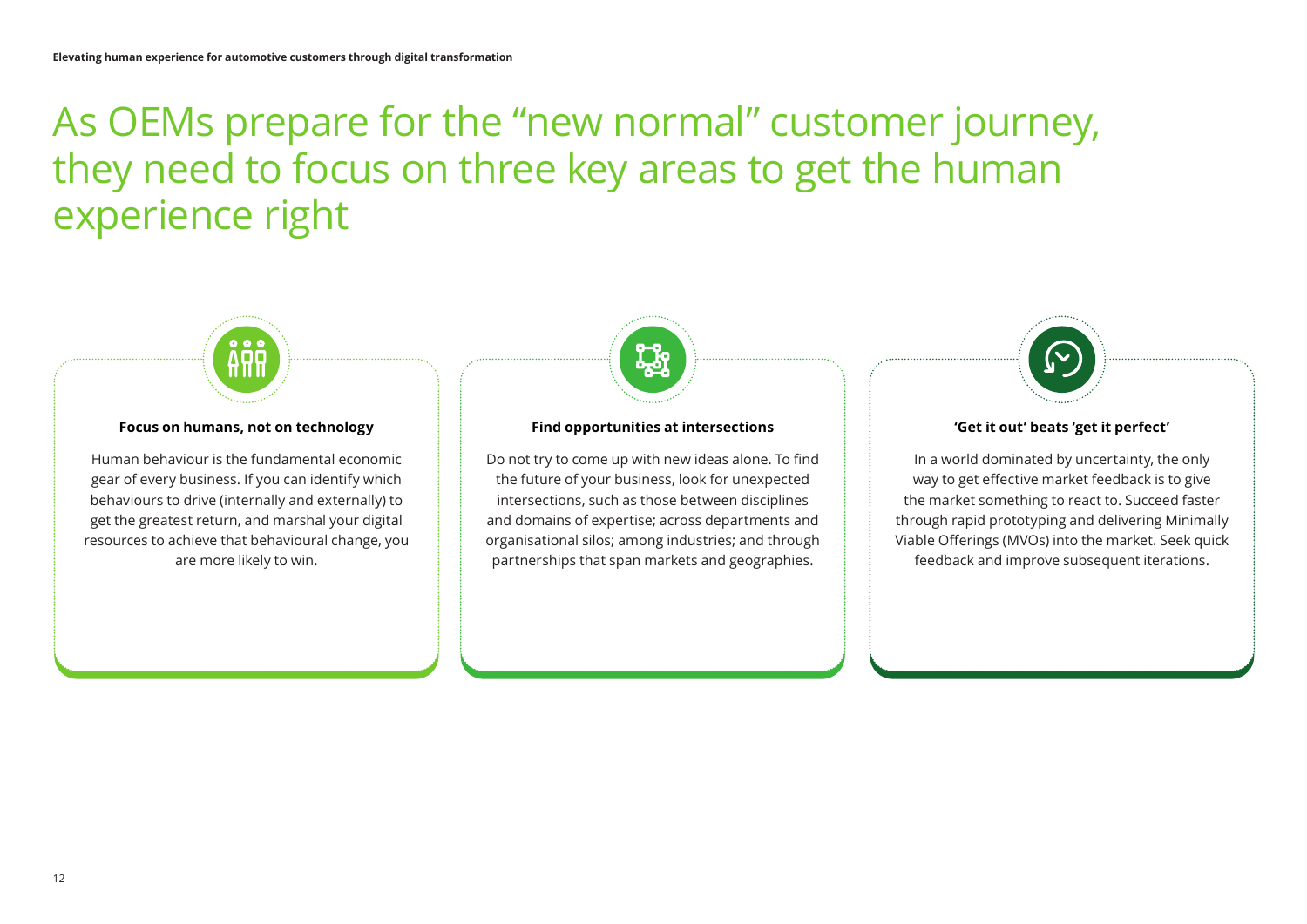### **Contact**



**Karthik Vasudevan** Partner – Monitor Deloitte kvasudevan@deloitte.com



**Gyanesh Sinha** Director – Monitor Deloitte gysinha@deloitte.com